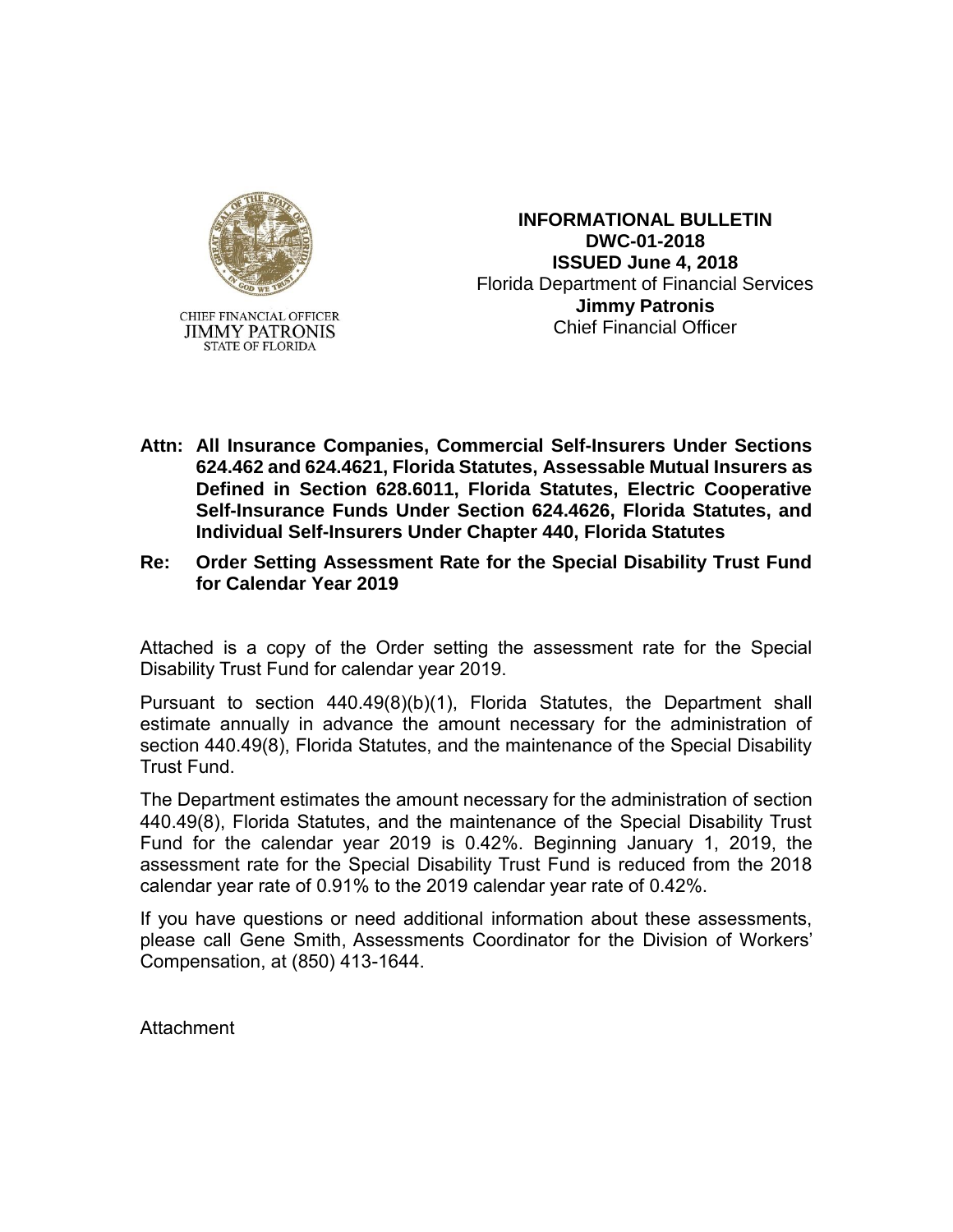

**CHIEF FINANCIAL OFFICER JIMMY PATRONIS STATE OF FLORIDA** 

IN THE MATTER OF:

**ASSESSMENT RATE FOR SPECIAL DISABILITY TRUST FUND FOR CALENDAR YEAR 2019** 

Case No. 226970-WC

## **ORDER**

THIS CAUSE came on for consideration pursuant to section 440.49(8), Florida Statutes (2018), which requires the Department of Financial Services ("Department") to estimate annually in advance the amount necessary for the administration of the Special Disability Trust Fund and make such assessment in the manner provided therein. The Department, having considered the amounts necessary for the administration of the Special Disability Trust Fund for the calendar year beginning January 1, 2019, and being otherwise fully apprised in all material premises, hereby finds and orders as follows:

Pursuant to section 440.49(8)(b), Florida Statutes, the Special Disability Trust Fund shall 1. be maintained by annual assessments upon the insurance companies writing compensation insurance in the state of Florida, the commercial self-insurers under sections 624.462 and 624.4621, Florida Statutes, the assessable mutual insurers as defined in section 628.6011, Florida Statutes, and the self-insurers under chapter 440, Florida Statutes. An electric cooperative self-insurance fund that meets the requirements of section 624.4626, Florida Statutes, is also subject to assessments set forth in section 440.49(8), Florida Statutes.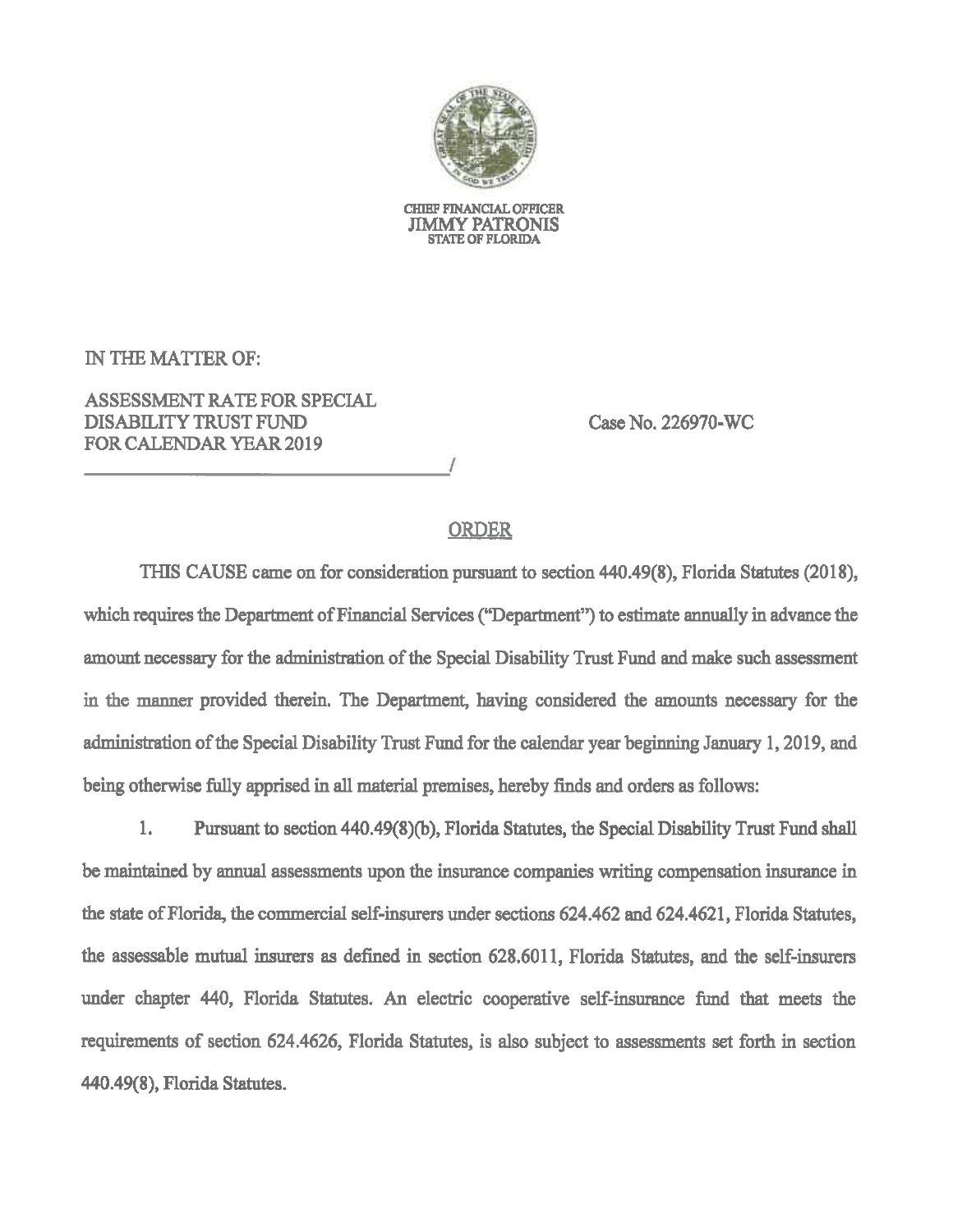$2<sub>1</sub>$ Section 440.49(8)(b), Florida Statutes, requires the Department to estimate annually in advance the amount necessary for the administration of section 440.49(8), Florida Statutes, and the maintenance of the Special Disability Trust Fund, and to make such assessment in the manner provided therein.

3. With respect to the calendar year beginning January 1, 2019, the Department estimates the assessment rate necessary for the administration of subsection 440.49(8), Florida Statutes, and the maintenance of the Special Disability Trust Fund is 0.42%.

IT IS THEREFORE ORDERED:

Beginning January 1, 2019, each insurance company writing compensation insurance in the State of Florida, each commercial self-insurer under section 624.462 or section 624.4621, Florida Statutes, each electric cooperative self-insurance fund under section 624.4626, Florida Statutes, and each assessable mutual insurer as defined in section 628.6011, Florida Statutes, shall pay a Special Disability Trust Fund assessment equal to forty-two one-hundredths of a percent (0.42%) of the net workers' compensation premiums written in the State of Florida.

Beginning on the self-insurer's anniversary date falling within calendar year 2019, each selfinsurer under chapter 440, Florida Statutes, shall pay a Special Disability Trust Fund assessment equal to forty-two one-hundredths of a percent (0.42%) of the net premiums computed by the Division of Workers' Compensation, as if the self-insurer had purchased workers' compensation insurance in the State of Florida.

 $\overline{2}$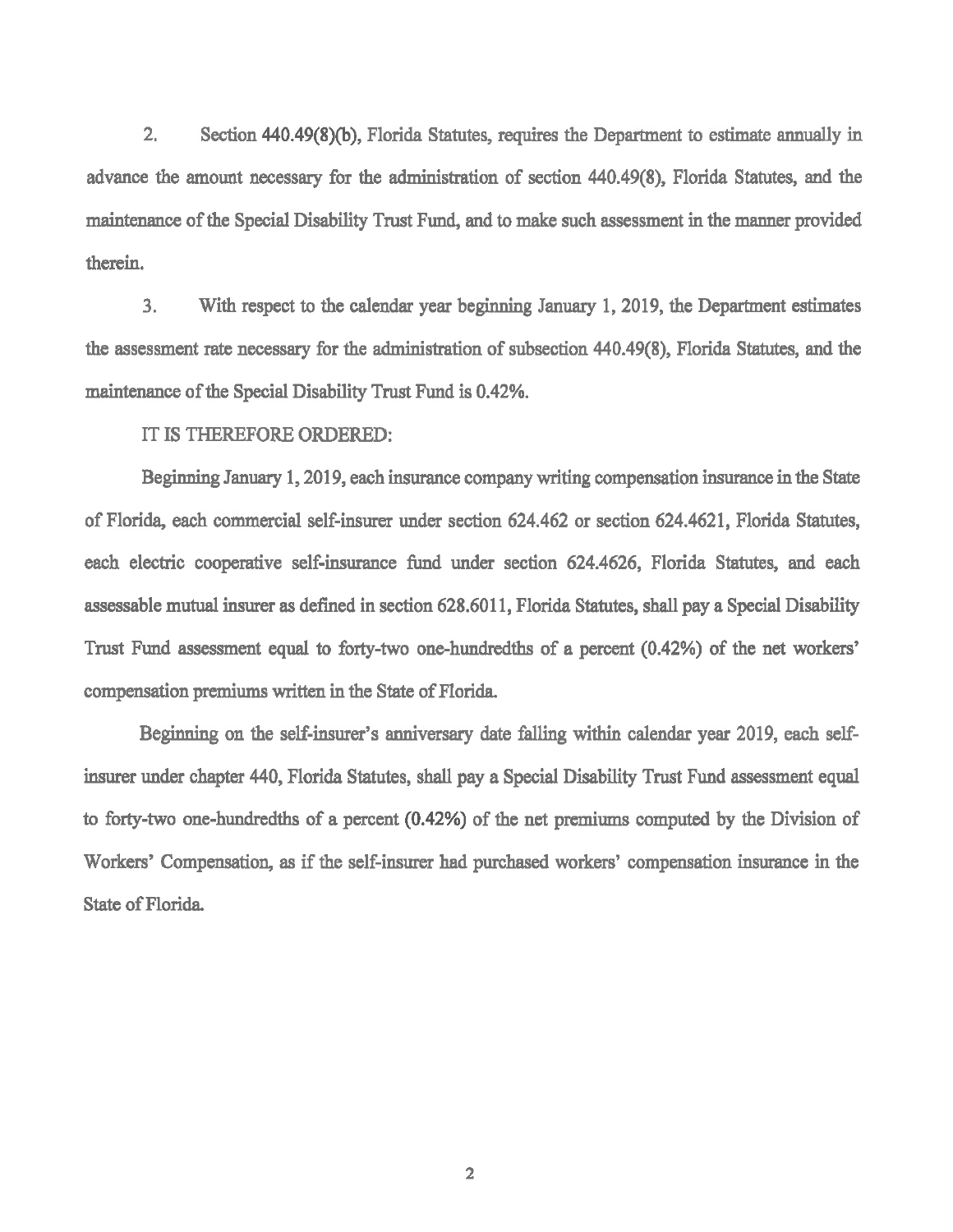The Special Disability Trust Fund assessment shall become due and be paid to the Division of Workers' Compensation quarterly at the same time and in addition to assessments for the Workers' Compensation Administration Trust Fund, as provided by section 440.51, Florida Statutes.

DONE and ORDERED this  $4/h$  day of June, 2018.

Innes Ta

**ICIAL OFFICER**